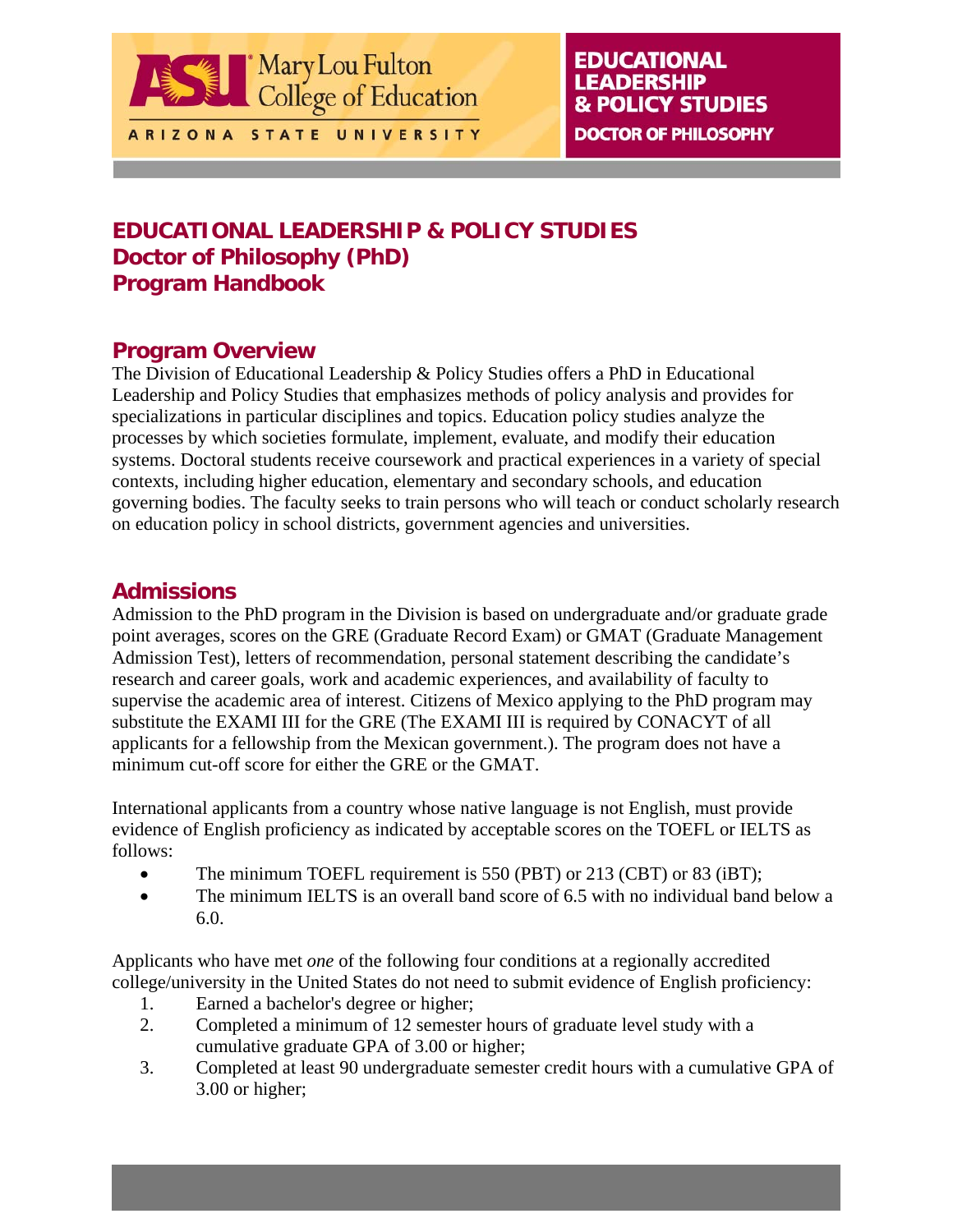

**Rev. 4/2009** 

4. Completed the American English and Culture Program Advanced Level II and have the recommendation of the Director of the AECP.

Test results (GRE or TOEFL, if applicable) should be reported to the Graduate College directly by ETS.

Our application deadlines are January 1 and March 1 for admission the following fall. We do not admit new students in the spring semester or for summer admission. Applicants will be notified of the faculty's decision by April 15. **Incomplete applications will not be considered.** 

# **Application**

## **Apply to the Graduate College**

Students applying for the PhD in Educational Leadership and Policy Studies must apply for admission to the ASU Graduate College. Detailed information is available at the [ASU Graduate](http://graduate.asu.edu/)  [College website](http://graduate.asu.edu/) ([http://graduate.asu.edu/\)](http://graduate.asu.edu/).

### **Apply to the Division**

Students must also apply to the Division of Educational Leadership and Policy Studies. In addition to the Graduate College application, PhD applicants must also submit a personal statement, a curriculum vitae/resume, and three (3) letters of recommendation:

## [PhD in Educational Leadership & Policy Studies](http://education.asu.edu/global/forms/elps/phdapp.doc)

Completed forms can be faxed to (480) 965-1880, attention PhD Admissions; attached and emailed to [delps@asu.edu](mailto:delps@asu.edu) with the subject line PhD Admissions; or mailed to:

PhD Admissions Division of Educational Leadership and Policy Studies Mary Lou Fulton College of Education Arizona State University Box 872411 Tempe, Arizona 85287-2411 (480) 965-6357

## **Financial Support**

Admitted PhD students are eligible for a variety of sources of financial support. Financial support *from Division funds* is available for a maximum of four years after admission to the program.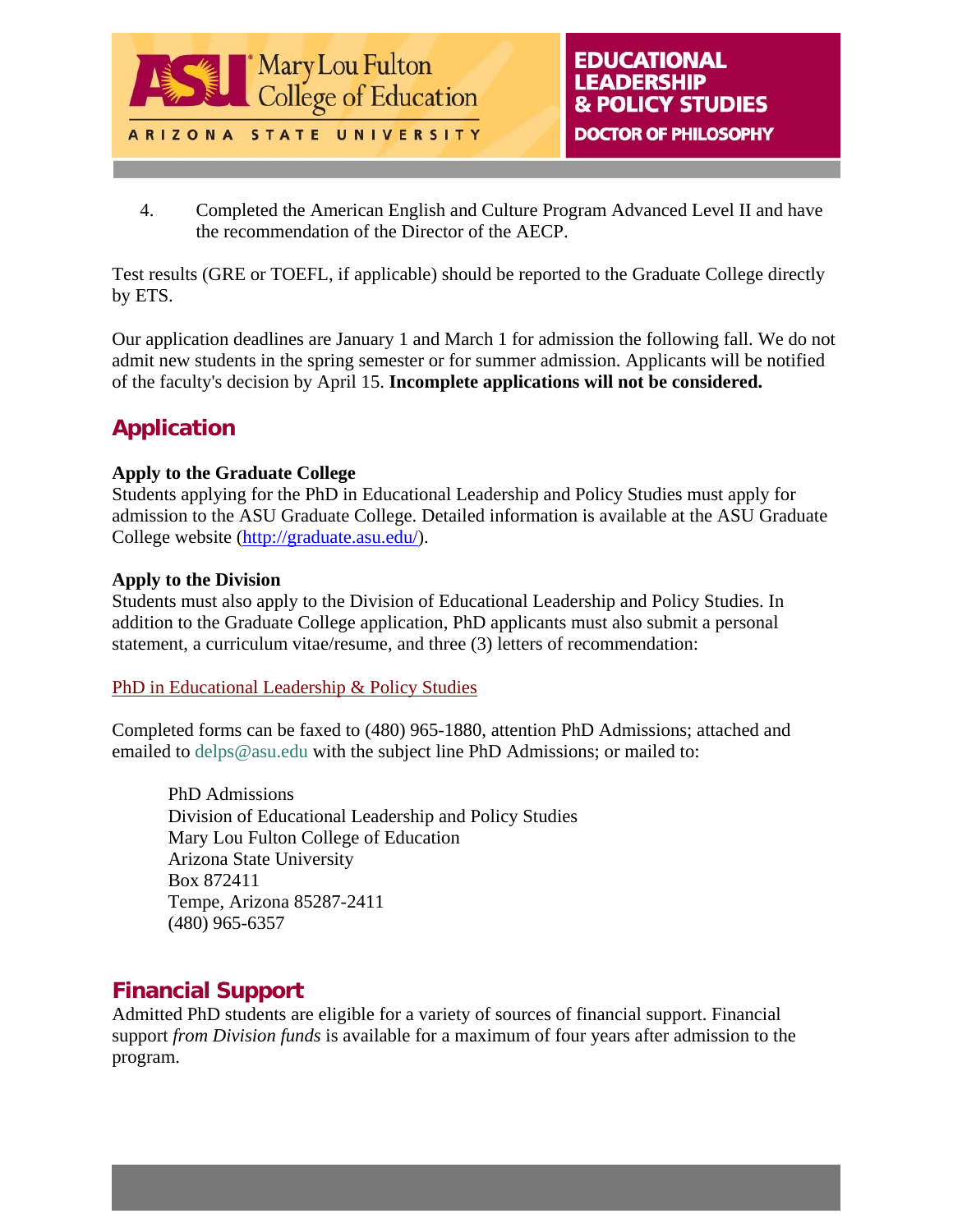

**Rev. 4/2009** 

## **Continuous Enrollment**

Once admitted, PhD students must be enrolled continuously, excluding summer sessions, until all requirements have been fulfilled. If a program of study must be interrupted, the student must apply for leave status, not to exceed one year. The approved petition must be filed no later than the last day to register for classes in the semester for which the student is requesting a leave. A student who interrupts a program without obtaining leave status may be removed automatically from the program and must reapply through the Graduate College.

## **Requirements**

Requirements for the PhD degree consist of: 1) the coursework specified in a student's Program of Study; 2) successful completion of a comprehensive exam; and 3) successful defense of a dissertation. There is a 10-year time limit for PhD students, starting at the time of admission. All work must be completed within this 10-year period. In addition, there is a 5-year limit between admission to candidacy and completion of the dissertation defense.

## **Program of Study**

Students entering the PhD program with a Masters degree in a related discipline and with credit for between 24 and 30 semester hours of graduate course work will be expected to earn a total of 84 hours past the B.A. including the transferred Masters hours; of these 84 hours, 54 must be earned at ASU. Of the 54 hours at ASU, 24 must be earned in Research or Dissertation. Students can use a block of 30 credits from a previously awarded master's degree plus 12 credits not used in any previous degree program as part of the PhD required credits, only if they can prove by a master's program of study (POS) that these credits were not required for their master's degree. Students who withdraw from a master's degree in order to enter the PhD program will only be allowed to transfer 12 credits. A typical student's program of study would take the following form:

## **Policy Studies Core (12 hours)**

At the heart of the PhD program are 12 semester hours of coursework on the foundations of policy studies, known as the ELPS PhD Core, which should be taken in the student's first year in the program.

*Offered each Fall Semester:*  Proseminar I—EPA 691 Foundations of Inquiry—EPA 591

*Offered each Spring Semester:*  Race, Class and Gender—EPA 691 Power, Politics & Policy—EPA 691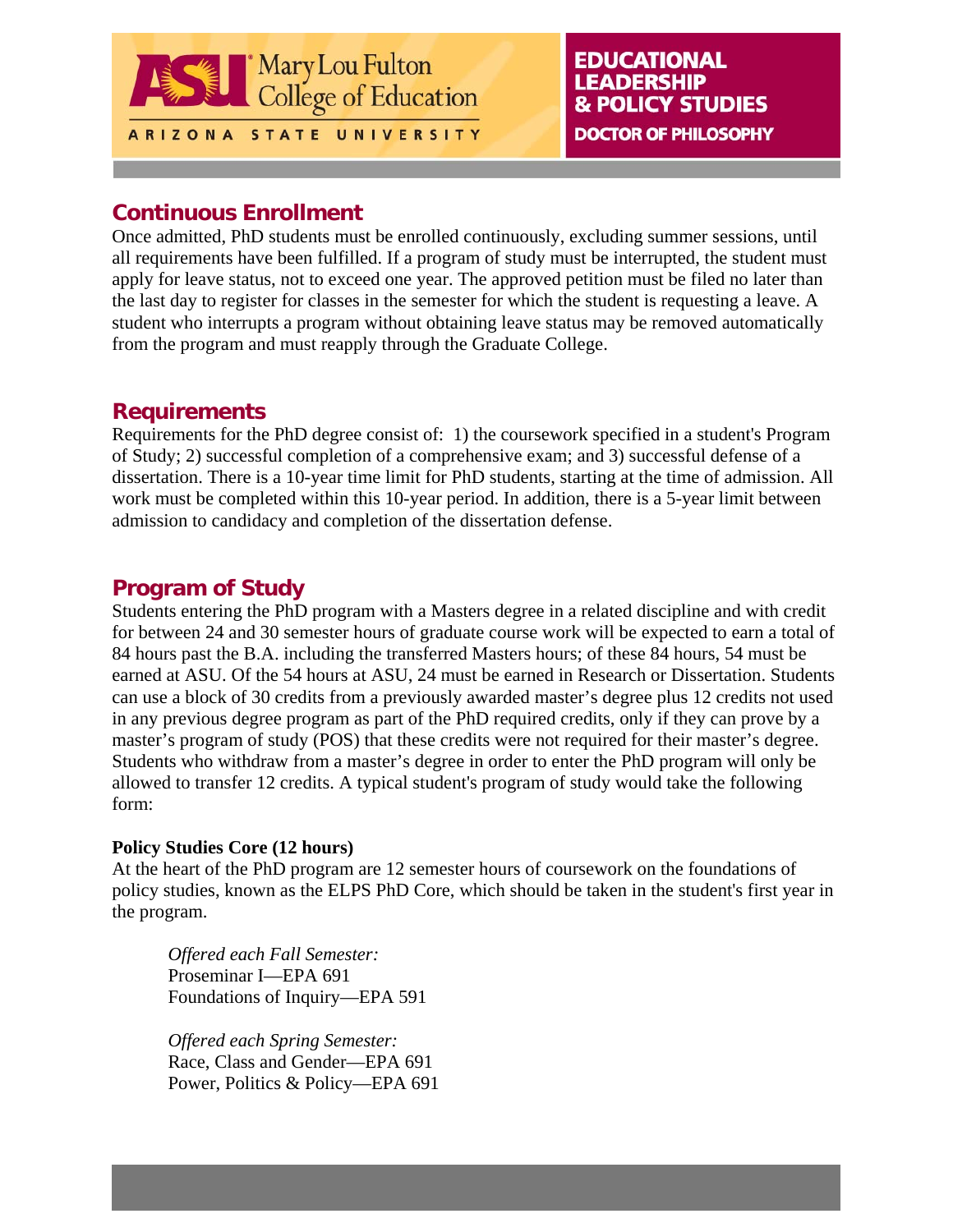

**Rev. 4/2009** 

### **Research Methods (12 hours)**

Students gain expertise in many approaches to research, evaluation, and policy analysis. A wide variety of courses, both in and outside the College of Education, is available to deepen students' research skills. Research Methods Electives should be advanced research courses chosen in consultation with the student's program committee. A total of 12 hours is required in research methods:

### **Required**

Introduction to Quantitative Research—COE 502 Introduction to Qualitative Research—COE 503

## **Elective**

At least 6 research elective hours must be selected and approved by the student's Program Committee

### **Specialty Studies**

Students will complete at least 12 semester hours in an area of specialization: 1) American Indian Education Policy; 2) Anthropology and Education; 3) Higher Education; 4) International & Comparative Education; 5) Language Policy; 6) Policy Analysis; 7) Social & Philosophical Foundations. Specialty Studies courses must be approved by the student's Program Committee.

### **American Indian Education Policy Adviser: David Beaulieu**

*Required Course for the Specialization*  SPF 691: Education Issues in American Indian Communities

*9 hours selected from the following or other courses approved by the Specialization Adviser* 

EPA 691: Indigenous Knowledges in Education

EPA 691: Pedagogy, Policy, and Research in Teaching Indigenous Languages

EPA 691: Research and Policy in American Indian Communities and Schools

EPA 691: Ethnography and Language Policy

EPA 691: International Perspectives on Indigenous Language Planning and Policy

EPA 691: Indian Education Policy Analysis

EPA 691: Indian Education Leadership and Policymaking

EPA 691: Native American Cultural Resources

MCE 598: American Indian Languages, Cultures and Schooling

SPF 691: School Reform and Native Education

SPF 691: History of American Indian Education Policy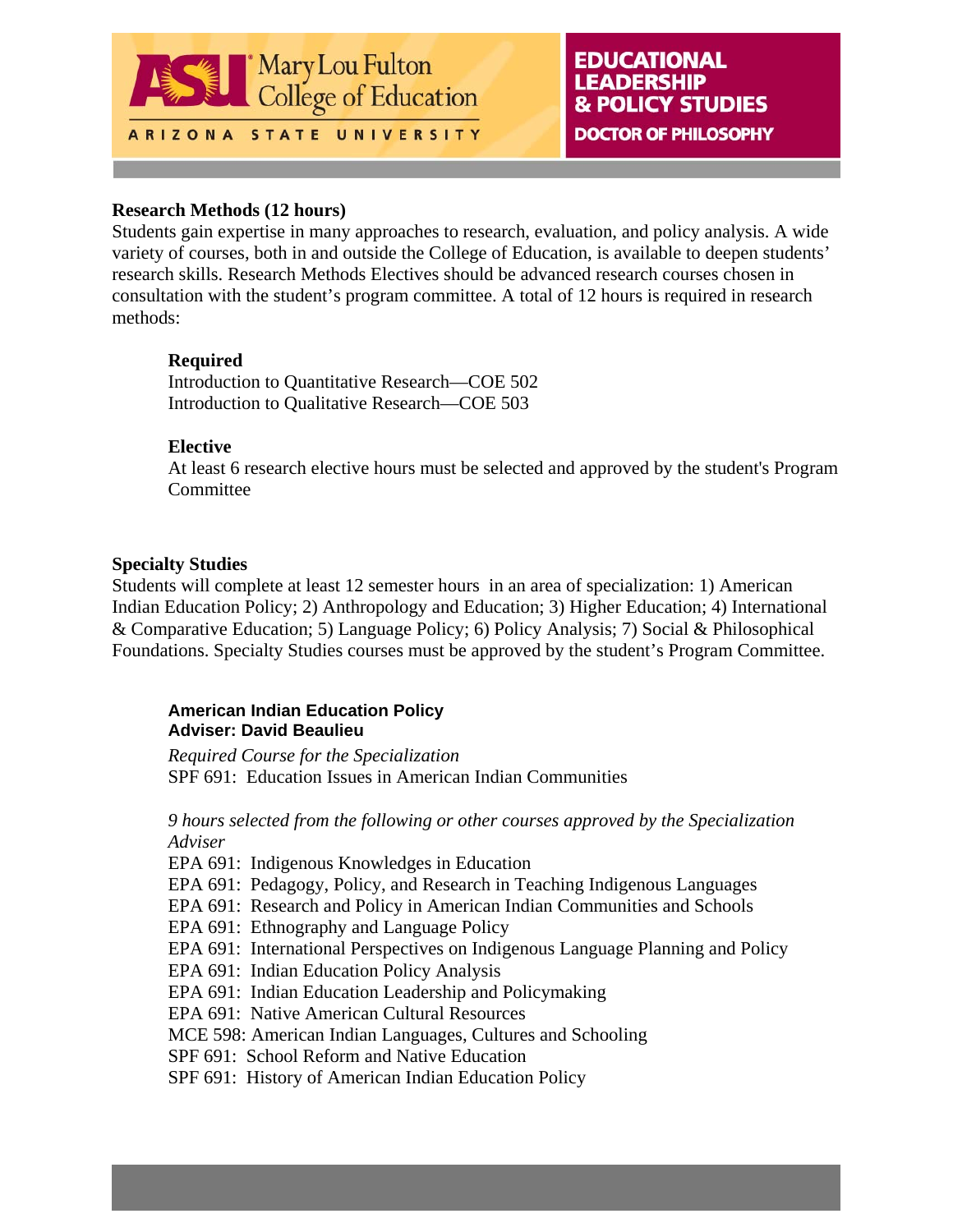

**EDUCATIONAL LEADERSHIP & POLICY STUDIES DOCTOR OF PHILOSOPHY** 

**ELPS PhD Handbook: p. 5** 

**Rev. 4/2009** 

ARIZONA STATE UNIVERSITY

SPF 691: Intergovernmental Relations in American Indian Education: The Role of Federal State and Tribal Governments

SPF 691: The Education of the American Indian Student: Curricular and Instructional Issues

International Indigenous Rights Indian Education and the Law

## **Anthropology and Education Advisers: Teresa McCarty and Joseph Tobin**

*Required Courses for the Specialization*  SPF/BLE 691: Anthropology and Education SPF/DCI 691: Ethnography of Education

*6 hours selected from the following or other courses approved by the Specialty Advisers* 

BLE/RDG 691: Discourse Analysis DCI 691: Re-thinking Paulo Freire DCI 691: Comparative Perspectives on Curriculum DCI 691: Cultural Studies DCI 691: Consumption and Education ECD 791: International Perspectives on Early Childhood Education EPA 691: Indigenous Knowledges in Education EPA 691: International Perspectives on Indigenous Language Planning and Policy EPA/BLE 691: Indigenous Language and Education Movements EPA/BLE 791: Ethnography and Language Policy EPA/BLE 791: Ethnography and Language Policy IED 530: Language & Literacy of Indigenous People RDG 691: Language, Learning & Literacy: Situated & Sociocultural Approaches SPF 603: Visual Ethnography in Education SPF 691: Advanced Qualitative Methods in Education Courses on American Indian Education (see above) Courses on International & Comparative Education (see below)

#### **Higher Education Adviser: Caroline Turner**

*12 hours selected from the following* 

HED 510: Introduction to Higher Education

HED 644: Higher Education Finance and Budgeting

HED 691: Critical Policy Issues in Higher Education

HED 611: Law, Ethics & Policy

HED 687: External Influences in Higher Education

HED 602: Institutional Research/Strategic Planning

HED 689: Leadership in Higher Education

HED 691: Institutional Research and Evaluation

HED 691: Proseminar in Higher Education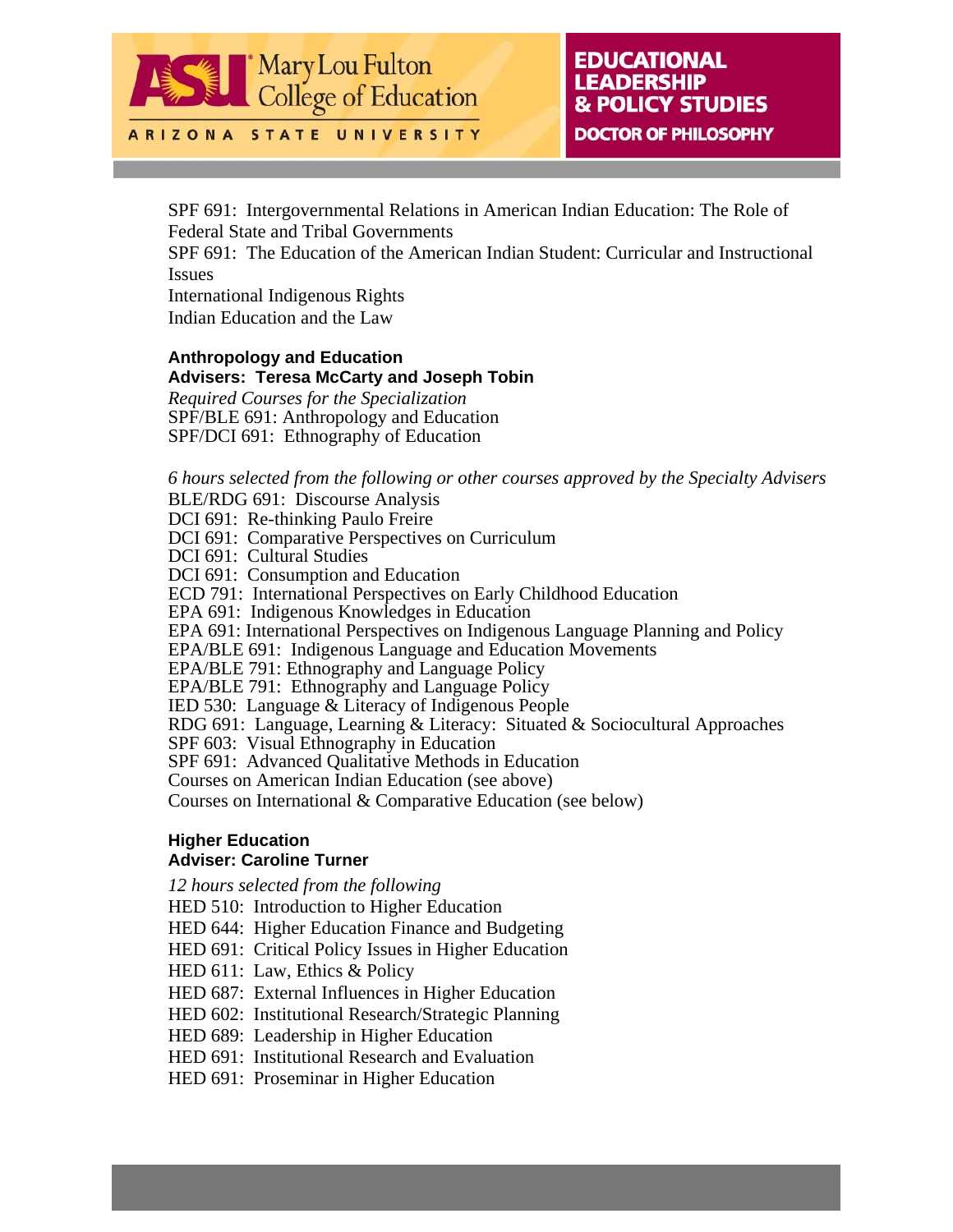

#### ARIZONA STATE UNIVERSITY

## **EDUCATIONAL LEADERSHIP & POLICY STUDIES DOCTOR OF PHILOSOPHY**

**ELPS PhD Handbook: p. 6** 

**Rev. 4/2009** 

#### **International & Comparative Education Advisers: Asia: Terrence Wiley Latin America: Josue Gonzalez and Gustavo Fischman Africa: Beth Blue Swadener** *12 hours selected from the following or other courses approved by the Specialty Advisers* SPF/EDA 684: Education in Global Contexts

SPF/EDA 691: International Comparative Education SPF 791: Educational Equity & Language Rights in Global Contexts SPF 691: Comparative Perspectives on Curriculum SPF 791: Human Diasporas & Educational Policy SPF 791/DCI 691: Ethnography of Education

### **Language Policy**

### **Advisers: Terrence Wiley and Josue Gonzalez**

*12 hours selected from the following or other courses approved by the Specialization Advisers*

BLE 535: Sociolinguistic Issues in Bilingual Education

BLE 541: Nature of Bilingualism & Second Language Acquisition

BLE 598: Assessment of BLE/ESL Students

ENG 591: Globalization of English

EPA 791: Language Policies & Education

SPF 791: Heritage & Community Languages

SPF 791/BLE 791: International Perspectives on Language Policy & English Language **Teaching** 

## **Policy Analysis**

### **Adviser: Gene V Glass**

*12 hours selected from the following or other courses approved by the Specialization Adviser*

EPA 691: Learning & Education Policy

EPA/BLE 791: Ethnography and Language Policy

EPA 691: International Perspectives on Indigenous Language Planning and Policy

EPA 691: The Art and Science of Writing Policy Documents

EPA 691: Critical Policy Issues in Higher Education

EPA 791: Education Policy, Leadership, and Value Systems

EPA 791: Theoretical Issues in Policy Studies

EPA 791: Social Policy and Critical Advocacy

SPF 530: Sociology of Education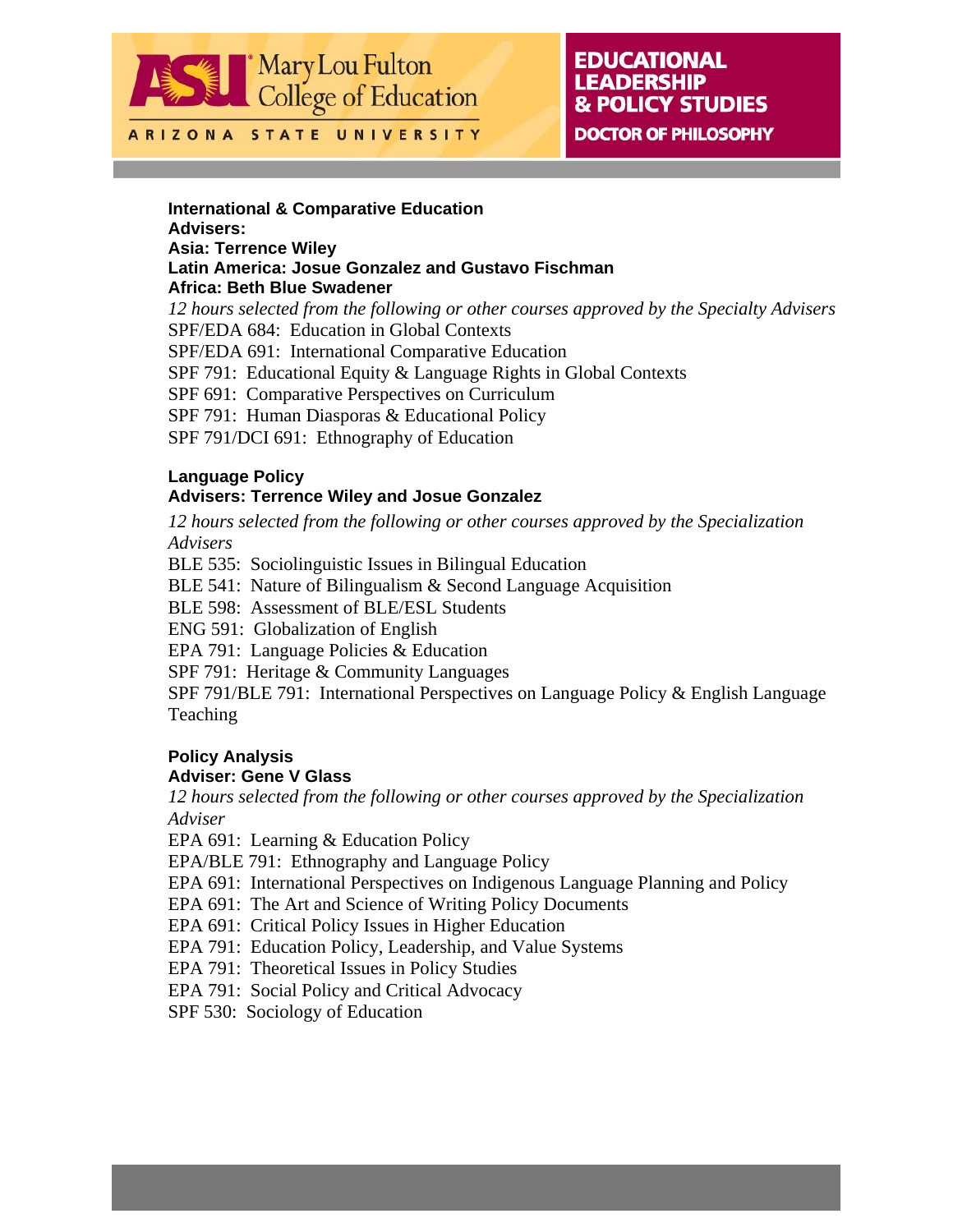

ARIZONA STATE UNIVERSITY

## **EDUCATIONAL LEADERSHIP & POLICY STUDIES DOCTOR OF PHILOSOPHY**

**ELPS PhD Handbook: p. 7** 

**Rev. 4/2009** 

#### **Social & Philosophical Foundations Adviser: Eric Margolis**

*12 hours selected from the following or other courses approved by the Specialization Adviser* SPF 530: Sociology of Education SPF 544: Philosophical Foundations of Education SPF 566: History of American Education SPF 591: Social & Philosophical Foundations of Higher Education SPF 598: Gender & Education SPF 677: Foundations of Educational Reform Movements SPF 691: Urban Education SPF 691: Sociology of Childhood SPF 691: Equity Seminar: Developing Your Dissertation Proposal SPF 791: Theoretical Issues in Policy Studies

#### **Practicum (3 hours)**

Students must earn three semester hours of credit for a supervised Practicum. The setting must be other than the student's normal work-place, and the experience should lead to a written report.

#### **Research & Dissertation (24 hours)**

Each PhD candidate is required by the Graduate College to complete at least 24 semester hours credit in research (792) and dissertation (799) work. Students register for EPA 792, SPF 792, EDA 792 or HED 792 Research before admission to candidacy, and for EPA 799, SPF 799, EDA 799 or HED 799 after admission to candidacy. Of these 24 hours, exactly 12 must be earned under the Dissertation (799) course label.

#### **Comprehensive Examination**

Students must pass a comprehensive examination before admission to candidacy. The examination may consist of both a written and oral component. The student's program committee may substitute an equivalent activity for this examination.

#### **Admission to Candidacy**

After completion of all or nearly all coursework, passing the comprehensive examination, and forming a dissertation committee, the student applies for admission to PhD candidacy.

## **The Dissertation Project**

#### **Dissertation Committee**

At the time the student is admitted to candidacy, the Dissertation Committee is appointed jointly by the Dean of the College of Education and the Graduate College upon recommendation of the ELPS Division Director. The chair of the student's Dissertation Committee must be a faculty member approved by the Graduate College to serve in this capacity. (All faculty listed as the